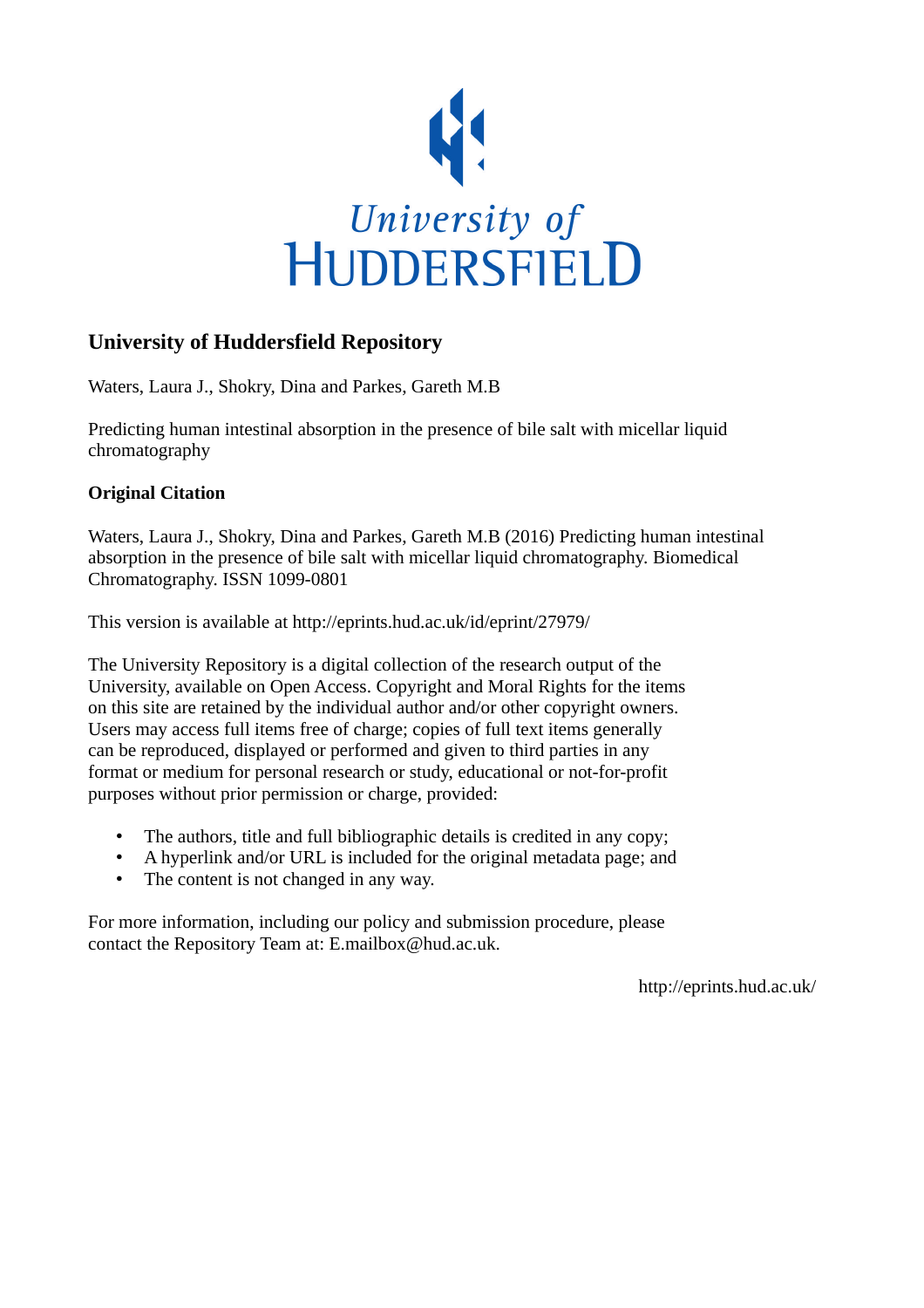# **Predicting human intestinal absorption in the presence of bile salt with**

# **micellar liquid chromatography**

Laura J. Waters\* , Dina S. Shokry and Gareth M. B. Parkes

School of Applied Sciences, University of Huddersfield, Queensgate, Huddersfield, HD1 3DH, UK,

e-mail: l.waters@hud.ac.uk, 01484 472190

## **Abstract**

Understanding intestinal absorption for pharmaceutical compounds is vital to estimate bioavailability and therefore the *in vivo* potential of a drug. This study considers the application of micellar liquid chromatography (MLC) to predict passive intestinal absorption with a selection of model compounds. MLC is already known to aid prediction of absorption using simple surfactant systems however, with this study the focus was on the presence of a more complex, bile salt surfactant, as would be encountered in the *in vivo* environment. As a result, MLC using a specific bile salt has been confirmed as an ideal *in vitro* system to predict the intestinal permeability for a wide range of drugs, through the development of a quantitative partition-absorption relationship. MLC offers many benefits including environmental, economic, time-saving and ethical advantages compared with the traditional techniques employed to obtain passive intestinal absorption values.

This article has been accepted for publication and undergone full peer review but has not been through the copyediting, typesetting, pagination and proofreading process which may lead to differences between this version and the Version of Record. Please cite this article as doi: 10.1002/bmc.3731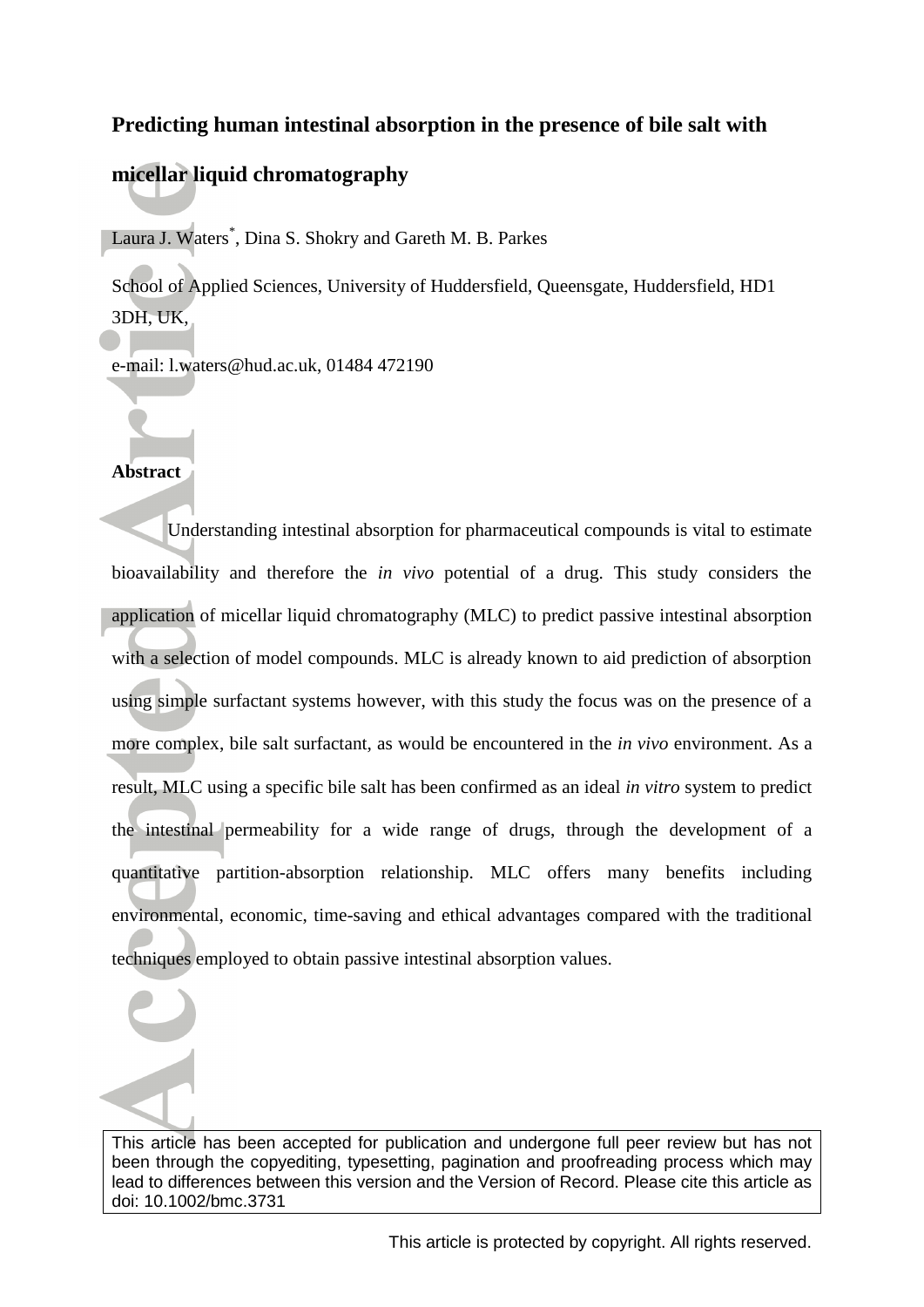### **Keywords**

Intestinal absorption; chromatography; MLC; micellar; bile salts

## **Introduction**

The most favourable option for drug administration is the oral route, accounting for the majority of pharmaceutical formulations on the market. A large percentage of these products are absorbed within the gastrointestinal (GI) tract thus it is essential to quantify the extent of absorption to predict bioavailability. Most new chemical entities (NCEs) intended for oral administration are within Class II or IV of the Biopharmaceutics Classification System (BCS), i.e. of low aqueous solubility [\(Williams, Trevaskis, Charman, Shanker,](#page-13-0)  [Charman, Pouton and Porter 2013\)](#page-13-0). As a result these compounds tend to exhibit poor bioavailability which can be problematic for development. Facilitating the prediction of drug absorption is therefore fundamental to maximise potential bioavailability, and consequently, efficacy of an NCE.

Traditionally, *in vivo* performance following oral administration has been predicted using animal models. In recent years this has been less favourable for reasons including interspecies variability [\(Martignoni, Groothuis and de Kanter 2006\)](#page-12-0), substantial economic costs and ethical considerations [\(Zurlo and Hutchinson 2014\)](#page-13-1). For these reasons research has focused on the development of alternatives to such models. One of the most widely researched *in vitro* methods to simulate *in vivo* performance is the application of dissolution studies in biorelevant media [\(Berthelsen, Sjögren, Jacobsen, Kristensen, Holm, Abrahamsson](#page-11-0)  [and Müllertz 2014\)](#page-11-0). It is believed that the use of physiologically relevant media is crucial as the components present, for example bile salts, are present in intestinal fluids allowing a closer replication of the *in vivo* scenario [\(Tomaszewska, Karki, Shur, Price and Fotaki 2013\)](#page-13-2). The composition of GI fluids is well characterised with respect to pH, buffer capacity, osmolarity, surface tension and lipid concentration under fasted and fed conditions. Numerous studies have confirmed the relationship between the impact of these properties through preformulation studies, allowing an estimation of the fraction of drug absorbed *in vivo* for orally administered compounds [\(Bergström, Holm, Jørgensen, Andersson, Artursson,](#page-11-1)  [Beato, Borde, Box, Brewster, Dressman, Feng, Halbert, Kostewicz, McAllister, Muenster,](#page-11-1)  [Thinnes, Taylor and Mullertz 2014\)](#page-11-1). However, some researchers have found that dissolution testing by itself may not be adequate and it may be more beneficial to undertake the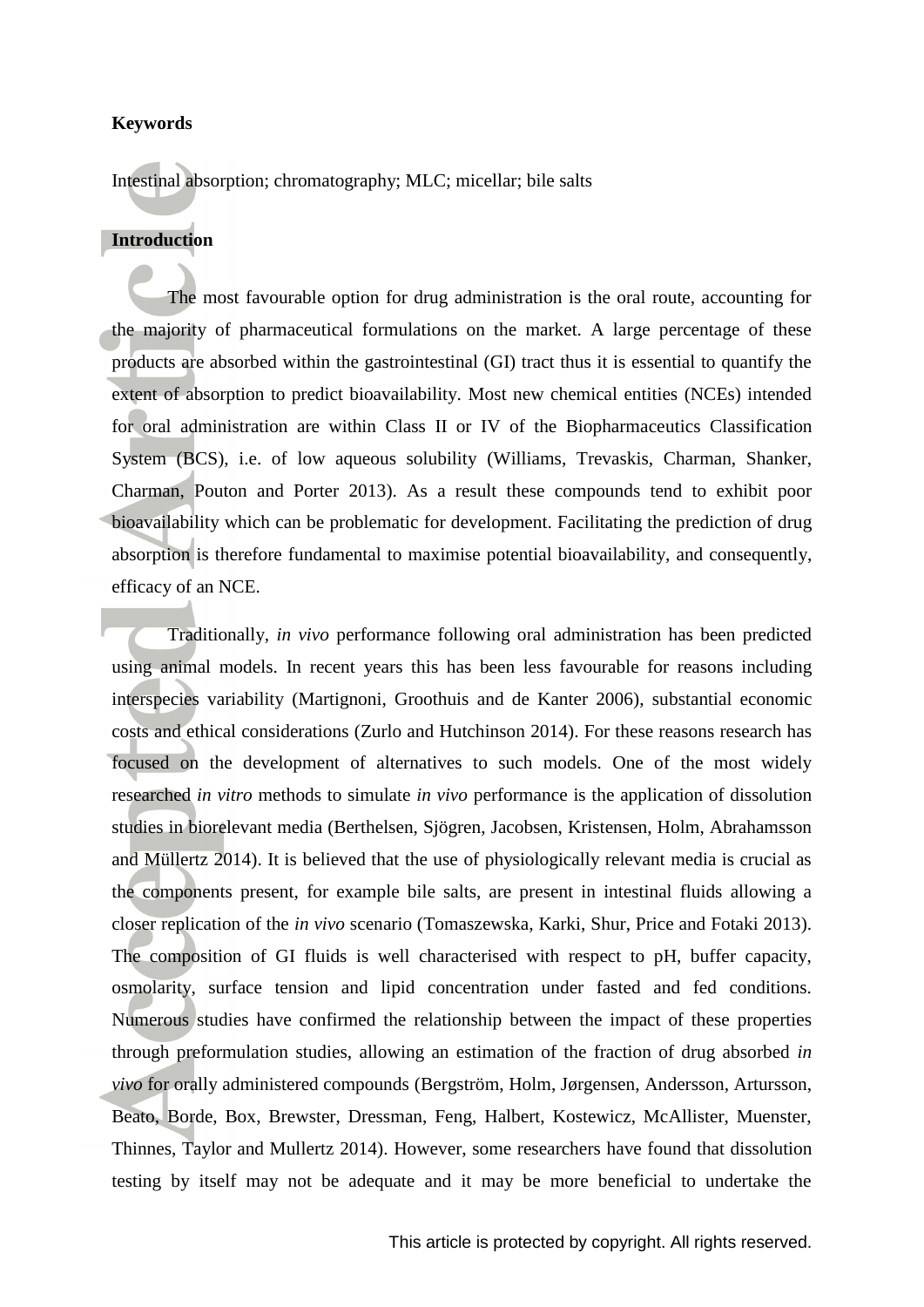simultaneous assessment of dissolution and permeation [\(Sugano, Kataoka, da Costa Mathews](#page-13-3)  [and Yamashita 2010\)](#page-13-3).

Another technique to predict *in vivo* permeability is the parallel artificial membrane permeability assay, also known as PAMPA. This assay has been used previously to predict permeability through a range of biological environments including skin [\(Ottaviani, Martel](#page-12-1)  [and Carrupt 2006\)](#page-12-1), the blood brain barrier [\(Di, Kerns, Fan, McConnell and Carter 2003\)](#page-12-2) and the GI tract [\(Bujard, Sol, Carrupt and Martel 2014\)](#page-11-2). Although it has been shown to be useful for *in vivo* prediction, PAMPA does have some limitations, for example unpredictable drug retention for highly lipophilic drugs [\(Bendels, Tsinman, Wagner, Lipp, Parrilla, Kansy and](#page-11-3)  [Avdeef 2006\)](#page-11-3) and a significant unstirred water layer [\(Avdeef, Nielsen and Tsinman 2004,](#page-11-4) [Ruell, Tsinman and Avdeef 2003\)](#page-12-3). Some of these challenges have been investigated in an attempt to overcome these difficulties to improve accuracy and precision with a degree of success in certain aspects [\(Buckley, Fischer, Fricker and Brandl 2012\)](#page-11-5).

Many researchers consider the 'gold standard' for predicting intestinal absorption to be the Caco-2 model [\(Wuyts, Riethorst, Brouwers, Tack, Annaert and Augustijns 2015\)](#page-13-4). This is a cell culture model consisting of monolayers cultivated on permeable growth inserts. Such models exhibit structural and biological properties similar to those *in vivo* with the expression of appropriate enzymes, conferring their suitability as a model system. However, cellular models are renowned for their limited reproducibility, extensive culturing requirements and economic cost [\(Buckley, Fischer, Fricker and Brandl 2012\)](#page-11-5). Some research has attempted to enhance the biorelevance of permeability data, for example by using fasted state human intestinal fluid as the solvent system with prediction for a series of 16 model drugs [\(Wuyts,](#page-13-4)  [Riethorst, Brouwers, Tack, Annaert and Augustijns 2015\)](#page-13-4).

Other less well known models have also been proposed, some of which are modifications of those previously discussed and others more novel. One such example of the latter is the application of spectrofluorimetry and derivative spectrophotometry to determine partition coefficients to assess the role of mixed (bile salt) micelles in gastrointestinal absorption [\(De Castro, Gameiro, Guimarães, Lima and Reis 2001\)](#page-11-6). Interestingly, it was found that hydrophobic compounds are fully incorporated within mixed bile salt micelles whereas amphiphilic drugs are not. This work demonstrates the significant effect the presence of bile salt micelles can have on absorption, and therefore, bioavailability.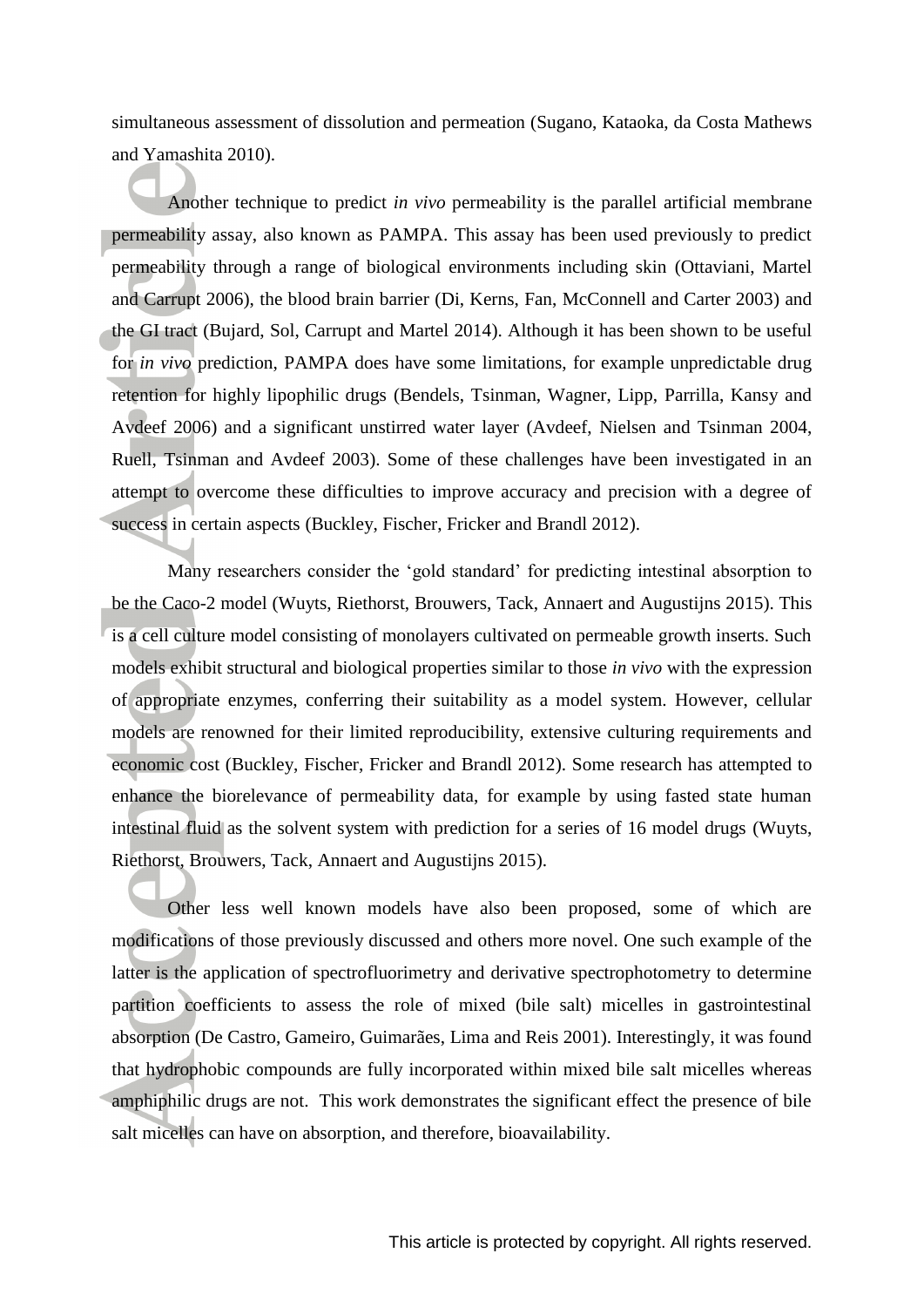One particular technique that explores the effects of micelles on the behaviour of compounds is micellar liquid chromatography (MLC). Approximately thirty years since its development, MLC has become renowned for providing a variety of analytical information on a wide range of chemical samples. There are several advantages for the use of MLC including the avoidance of organic solvents, analytical rapidity, data reproducibility, sample flexibility and economic savings [\(El-Shaheny, El-Maghrabey and Belal 2015\)](#page-12-4). MLC employs a mobile phase containing one, or more, surfactants over a range of concentrations. Ideally, the chosen surfactant will have a comparatively low critical micellar concentration (CMC) and aggregation number. Upon injection of the sample (solute), several competing phenomena occur. Each compound within the sample will partition between the bulk aqueous phase and micellar aggregates plus the bulk aqueous phase and surfactant-coated stationary phase. These interactions will dictate the retention time of the solute which can then be measured using a variety of analytical techniques, such as UV or fluorescence spectroscopy. Using well established equations it is possible to calculate a range of physicochemical partitioning properties for the solute under investigation [\(Waters and Kasprzyk-Hordern](#page-13-5)  [2010,](#page-13-5) [Waters, Shahzad and Mitchell 2012\)](#page-13-6). A summary of the wide array of developments in MLC over recent years can be found in the work of [\(Ruiz-Ángel, Garcia-Álvarez-Coque and](#page-12-5)  [Berthod 2009\)](#page-12-5). For example, MLC has very recently been applied in the determination of the lipophilicity of organic compounds alongside another technique, namely microemulsion liquid chromatography, as potential high-throughput screening platforms [\(Xu, Li, Huang, Yu,](#page-13-7)  [Wang and Li 2015\)](#page-13-7). More specific applications for MLC have also been investigated, for example to determine blood-brain barrier penetration [\(Lu, Sun, Wang, Li, Liu, Fang and He](#page-12-6)  [2009,](#page-12-6) [Stepnik and Malinowska 2013\)](#page-12-7). In one particular study drug penetration was predicted and comparisons made between MLC and immobilised artificial membrane liquid chromatography [\(De Vrieze, Lynen, Chen, Szucs and Sandra 2013\)](#page-12-8). This study also confirms the benefits of using sodium deoxycholate, including their micellisation ability and UV transparency although other benefits are also known, such as their low economic cost. Research has also focussed on prediction of ocular tissue permeability [\(Martín-Biosca,](#page-12-9)  [Molero-Monfort, Sagrado, Villanueva-Camañas and Medina-Hernández 2003\)](#page-12-9) and modelling skin permeability [\(Martínez-Pla, Martín-Biosca, Sagrado, Villanueva-Camañas and Medina-](#page-12-10)[Hernández 2003,](#page-12-10) [Waters, Shahzad and Stephenson 2013\)](#page-13-8). With respect to predicting human drug absorption using MLC, research is incredibly limited to a small number of papers, employing standard surfactants as the basis of the mobile phase. For example, in 2001 Molero-Monfort et al. published a paper using Brij 35 to develop a model based on the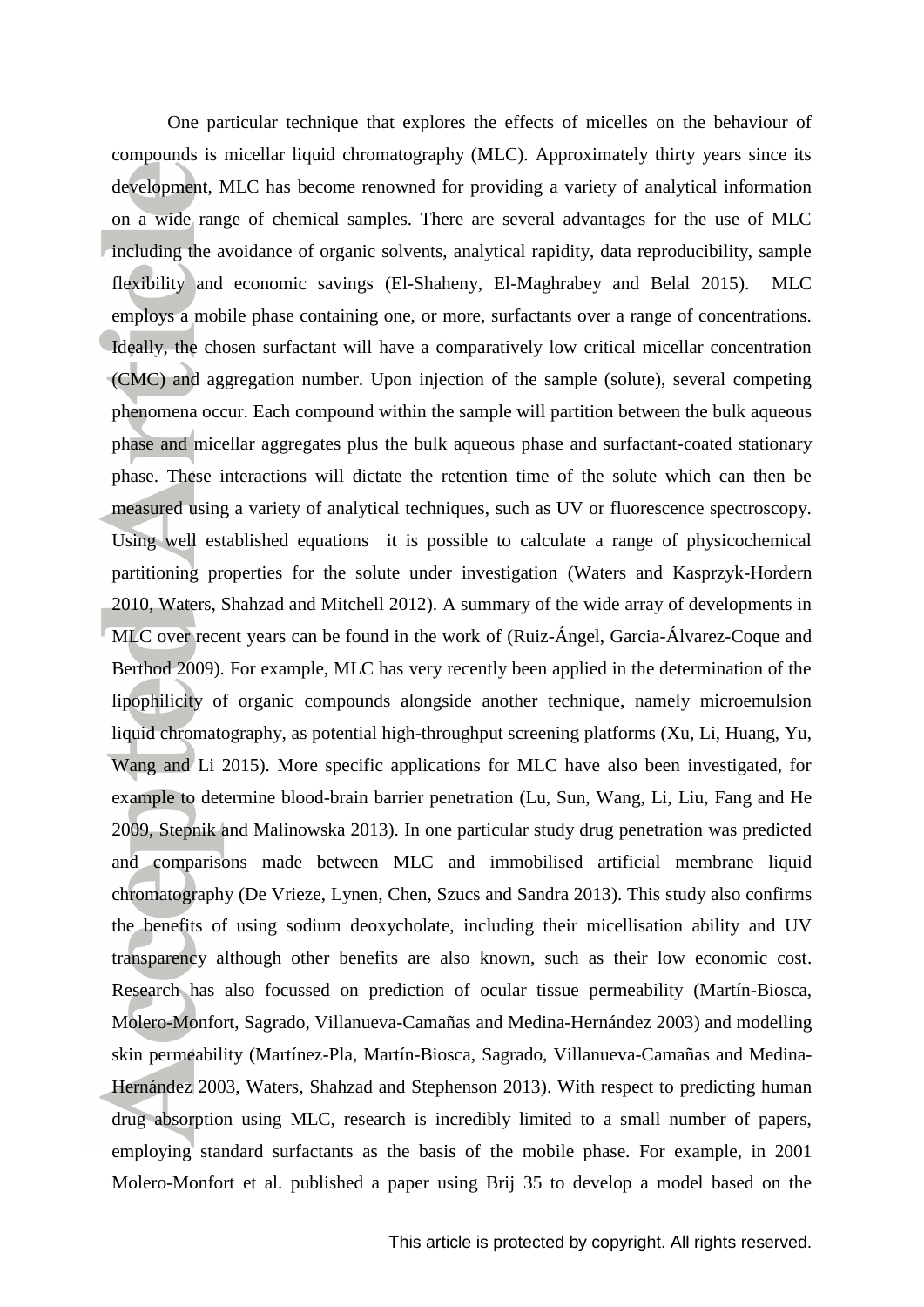retention of selected compounds which showed a predictive ability for drugs absorbed by passive diffusion [\(Molero-Monfort, Escuder-Gilabert, Villanueva-Camañas, Sagrado and](#page-12-11)  [Medina-Hernández 2001\)](#page-12-11). This work was then followed by research published in 2014 that considered two further surfactants within the mobile phase, namely sodium dodecyl sulfate (SDS) and cetyltrimethylammonium bromide (CTAB) (Stępnik, Malinowska and Rój 2014).

However, the application of MLC with micellar systems that are actually encountered within the GI tract, i.e. bile salt micelles, has not been investigated prior to this study. Through combining the advantages of MLC with the incorporation of micelles that are known to exist *in vivo* will aid the development of an *in vitro* model that is simple, reproducible, inexpensive, accurate and moreover, precise, for the prediction of human absorption data.

In summary, the main aim of this study was to investigate the use of MLC with bile salt to develop a quantitative partition-absorption relationship, thus creating an alternative *in vitro* system to predict intestinal permeability for pharmaceutical compounds.

### **Micellar Liquid Chromatography Method and Instrumentation**

A detailed description of the basic MLC methodology employed in this study has been published previously [\(Waters, Shahzad and Stephenson 2013\)](#page-13-8). In summary, each mobile phase containing the bile salt surfactant was pumped through the chromatographic system **(**Severn Analytical SA 6410B**)** with a reversed phase cyanopropyl column (Spherisorb 5μm, 15cm x 4.6 mm i.d.) and a flow rate of 1.34 mL per minute. The selection of this column and flow rate was decided based on previous work that proves the superiority of using a cyanopropyl column over  $C_{18}$  due to its tendency to adsorb less surfactant and the binding of the surfactant to the bonded phase through electrostatic interaction decreasing the charged layer on the surface of the column (Waters, Shahzad and Stephenson 2013). Drug samples (0.2 mM) in a solvent identical to that of the mobile phase were injected via a Rheodyne injector. A UV detector **(**Waters 2487**),** set at a wavelength appropriate for each drug (221 – 360 nm), identified retention of the solute within the column as a function of time. Data were recorded and then analysed to obtain retention factors and each run was repeated a minimum of three times to ensure reasonable accuracy and precision were achieved. A high level of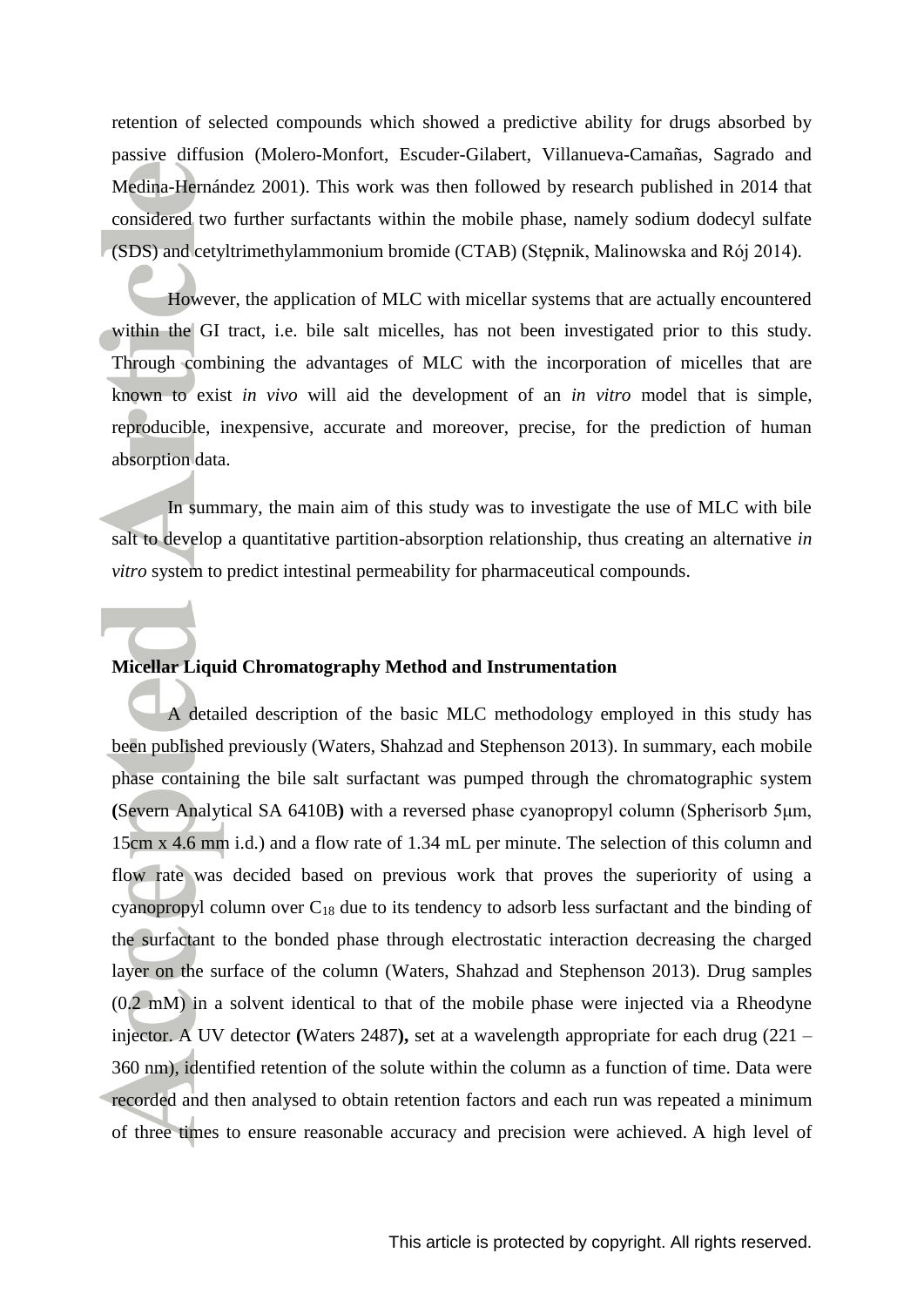reproducibility was attained for the retention data with a maximum standard deviation of 0.975 for all assays.

## **Materials and Reagents**

An aqueous solution containing a bile salt surfactant, namely sodium deoxycholate (NaDC, Figure 1) (log Po/w: 1.24, CMC: 4.3-5.5 mM at 291-298 K, pKa: 6.2, Aggregation number: 5.1-7.1) [\(Olesen, Westh and Holm 2015\)](#page-12-12) and [\(Vadnere and Lindenbaum 1982\)](#page-13-10), was considered as a mobile phase for this study, used as purchased from Sigma Aldrich, Dorset, UK (97 %). NaDC was diluted with distilled water as necessary to achieve concentrations from 5 to 20 mM. The 16 compounds considered in this work were: acetaminophen (99 %, Sigma Aldrich, Dorset, UK), fluconazole (98 %, Sigma Aldrich, Dorset, UK), indomethacin (99 %, Sigma Aldrich, Dorset, UK), ketoprofen (98 %, Sigma Aldrich, Dorset, UK), lidocaine (98 %, Sigma Aldrich, Dorset, UK), nicotinic acid (99.5 %, Sigma Aldrich, Dorset, UK), phenylbutazone (98.5 %, Sigma Aldrich, Dorset, UK), piroxicam (98 %, Sigma Aldrich, Dorset, UK), propranolol (99 %, Sigma Aldrich, Dorset, UK), acetyl salicylic acid (99 %, Acros organics, Geel, Belgium), diclofenac (98 %, TCI, Europe), diphenhydramine (98 %, TCI, Europe), theophylline (98 %, TCI, Oxford, UK), fenoprofen (97 %, Fluka, Dorset, UK), gemfibrozil (98 %, TCI, Europe), ibuprofen (98 %, BASF, Cheshire, UK), used as purchased with each at a concentration of 0**.**2 mM**.** All experimental work was conducted with no organic modifier or buffer present due to the formation of polymer like aggregates or gels upon adjusting the medium to any pH lower than 8. Retention data are averages of triplicates.

#### **Data Analysis**

In agreement with previous work, it was possible to calculate a value for the micelle/water partition coefficient ( $logP_{mw}$ ) by plotting the surfactant concentration (after subtraction of the CMC, i.e. 5 mM) with the inverse of the capacity factor. A representative chromatogram can be seen in Figure 2. It should be noted that pH and ionic strength were not maintained at a constant value during this work as it was thought the addition of further compounds to the mobile phase may interfere with the partitioning process.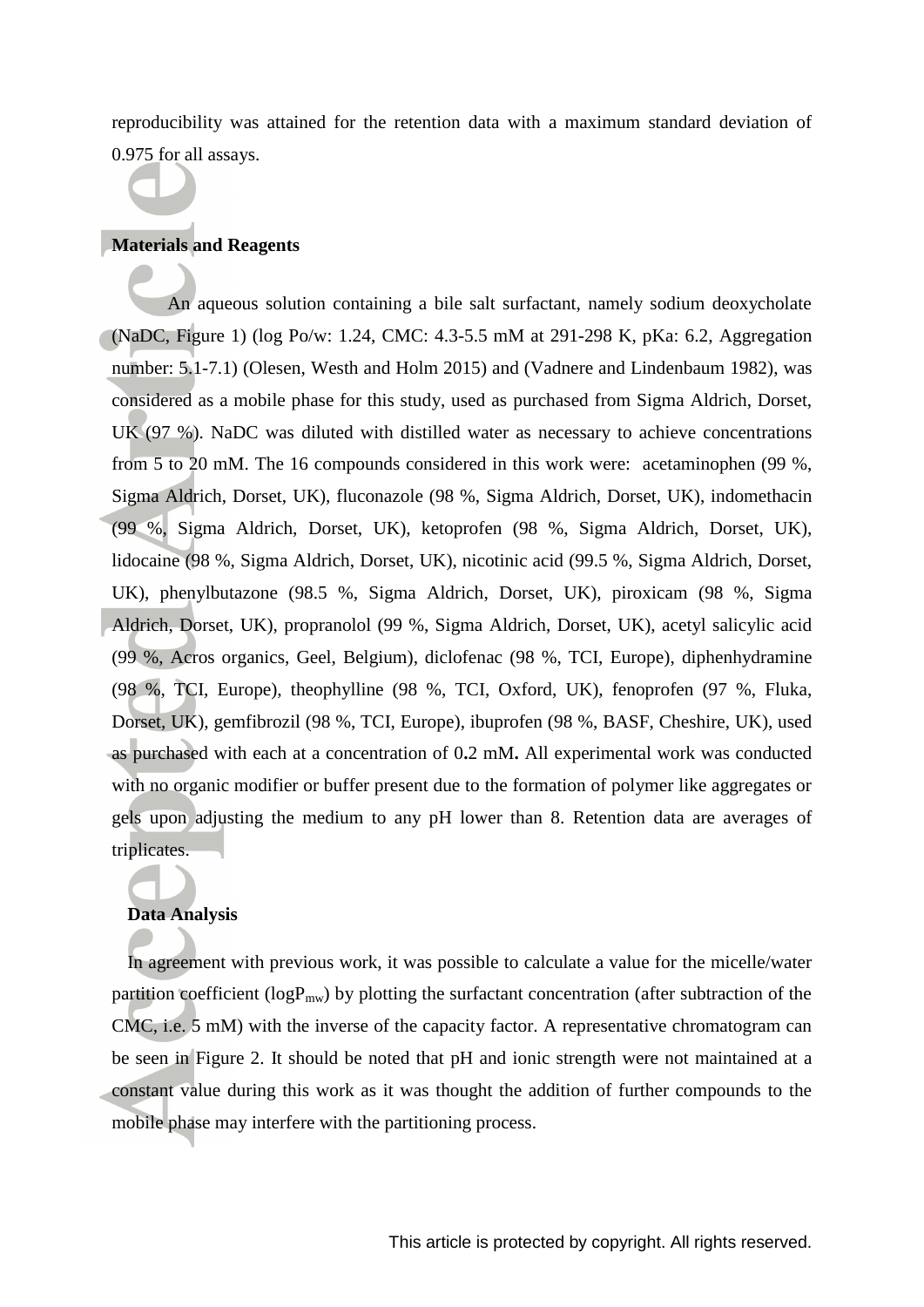Results from the MLC technique permitted the development of a dataset for the bile salt solutions that contained  $logP_{mw}$  values for 14 different compounds along with their physicochemical parameters, such as molecular weight (MW) and published human intestinal absorption values (HIA %). Multiple linear regression (MLR) analysis focussed on the development of quantitative partition-absorption relationships to correlate the MLC data for each drug with published *in vivo* data using Minitab 17® , Minitab Inc., State College, Pennsylvania (licensed to the University of Huddersfield). Once established, the equation relating  $logP_{mw}$  with intestinal absorption was used to investigate two final compounds (indomethacin and piroxicam) to determine the applicability of the equation.

#### **Results and discussion**

#### **Determination of log Pmw**

Sodium deoxycholate (NaDC) is a well-known bile salt surfactant present in intestinal fluids in the GI tract. Moreover, NaDC forms micellar structures that aid the passive absorption of compounds in vivo (Holm, Mullertz and Mu 2013). The ability of NaDC-based MLC to predict human oral drug absorption was evaluated using a set of 14 drugs of variable structure and physicochemical properties. All of the compounds analysed were known to undergo passive absorption with reliable *in vivo* data available. Retention data for each compound led to the calculation of micelle-water partition coefficient  $(P_{mw})$  values which were then analysed alongside oral absorption data from published literature data. A summary of the calculated Pmw values and percentages of oral absorption (from previously published data) can be found in Table 1. Also the determination coefficients  $(R^2)$  for the linear equations relating the inverse of the capacity factor for all drugs against the micellar concentrations of NaDC used are stated in Table 2.

### **Prediction of HIA values**

Although there was a linear relationship between the literature % absorption values and experimental log $P_{mw}$  values, it was decided to instead use logit(Abs) to improve this relation as is often used in published studies of a similar nature [\(Norinder, Österberg and](#page-12-14)  [Artursson 1999,](#page-12-14) [Raevsky, Fetisov, Trepalina, McFarland and Schaper 2000,](#page-12-15) [Zhao, Abraham,](#page-13-11)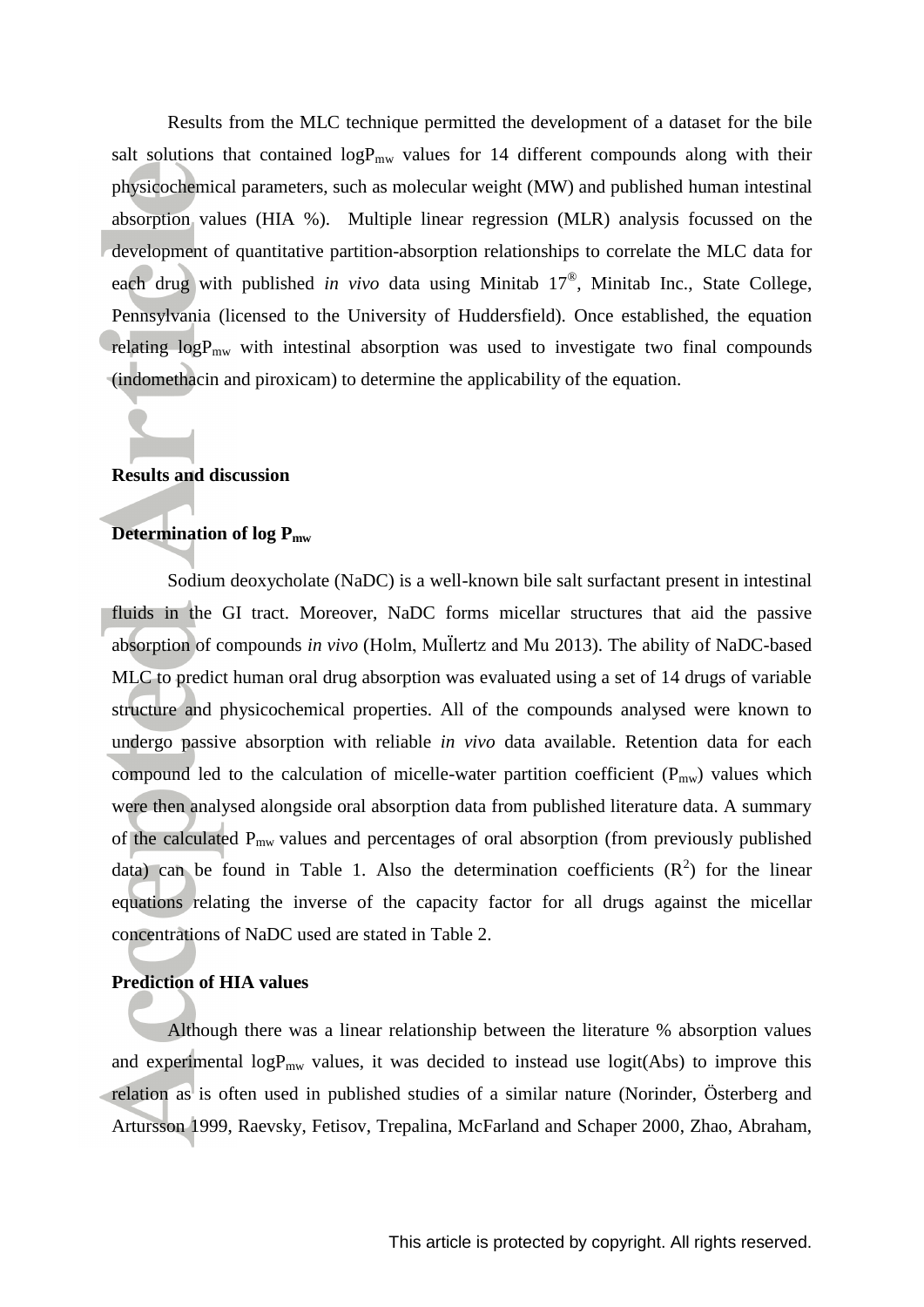Le, Hersey, Luscombe, Beck, Sherborne and Cooper 2002), summarised in Equation 1 where FA = fraction absorbed.

$$
Logit(Abs) = log(FA/(1-FA))
$$
 (1)

As a result, all drugs with percentages of absorption of 100 % or 0 % were excluded from the training set for simplification.

A series of molecular descriptors (polar surface area, freely rotating bonds, number of hydrogen bond donors/acceptors, molecular weight, molar volume and solubility) permitted the development of an appropriate equation using multiple regression analysis. Descriptors present in the final model were assessed for significance and relative importance using standardised coefficients and associated P-values where the standardised coefficients for log  $P_{mw}$  (micelle/water partition coefficient), Mwt (molecular weight) and Sw (solubility in water) were found to be -0.431, 1.050 and 0.761 respectively while their P values at 95 % confidence level were found to be 0.007, 0.000 and 0.001 respectively which proves their statistical significance. Through combining the data in Table 1 and Table 2 a residual plot for optimal regression and partial regression plots of experimental logit(Abs) values against  $logP_{mw}$ , Mwt and Sw (Figures 3 and 4) facilitated the development of an equation to utilise experimental MLC data to predict the percentage of human intestinal absorption *in vivo*.

Overall, the optimal model obtained incorporated 3 descriptors and is as follows (Equation 2):

$$
logit(Abs) = -0.410 - 0.482 logPmw + 0.00852 Mwt + 0.04799 Sw
$$
 (2)

Where  $logP_{mw}$  is the partition coefficient experimentally determined by MLC, Mwt is the molecular weight and Sw is the solubility in water (Table 2). The value obtained using Equation 2 can then be converted into a percentage of absorption using Equation 1. Standard error (S.E.) = 0.195,  $R^2 = 0.86$ ,  $R^2_{\text{adj}} = 0.82$ ,  $R^2_{\text{Pred}} = 0.75$ , F=20.994, PRESS=0.7, Mallows'  $Cp=4$  where  $R^2_{\text{Pred}}$  is the predicted coefficient of determination that determines the predictive power of the model, PRESS is the predicted residual sum of squares to determine the predictive ability of the model when compared with other models of an identical dataset and Mallows' Cp is used in choosing between multiple regression models. The P-values obtained for this model indicate that the relationship between % HIA and  $P_{mw}$  values was statistically significant at the 95 % confidence level where they were  $< 0.05$ . The unadjusted R<sup>2</sup> of 0.86 derived from the current data indicates that the fit of the sampled drugs to the model is good,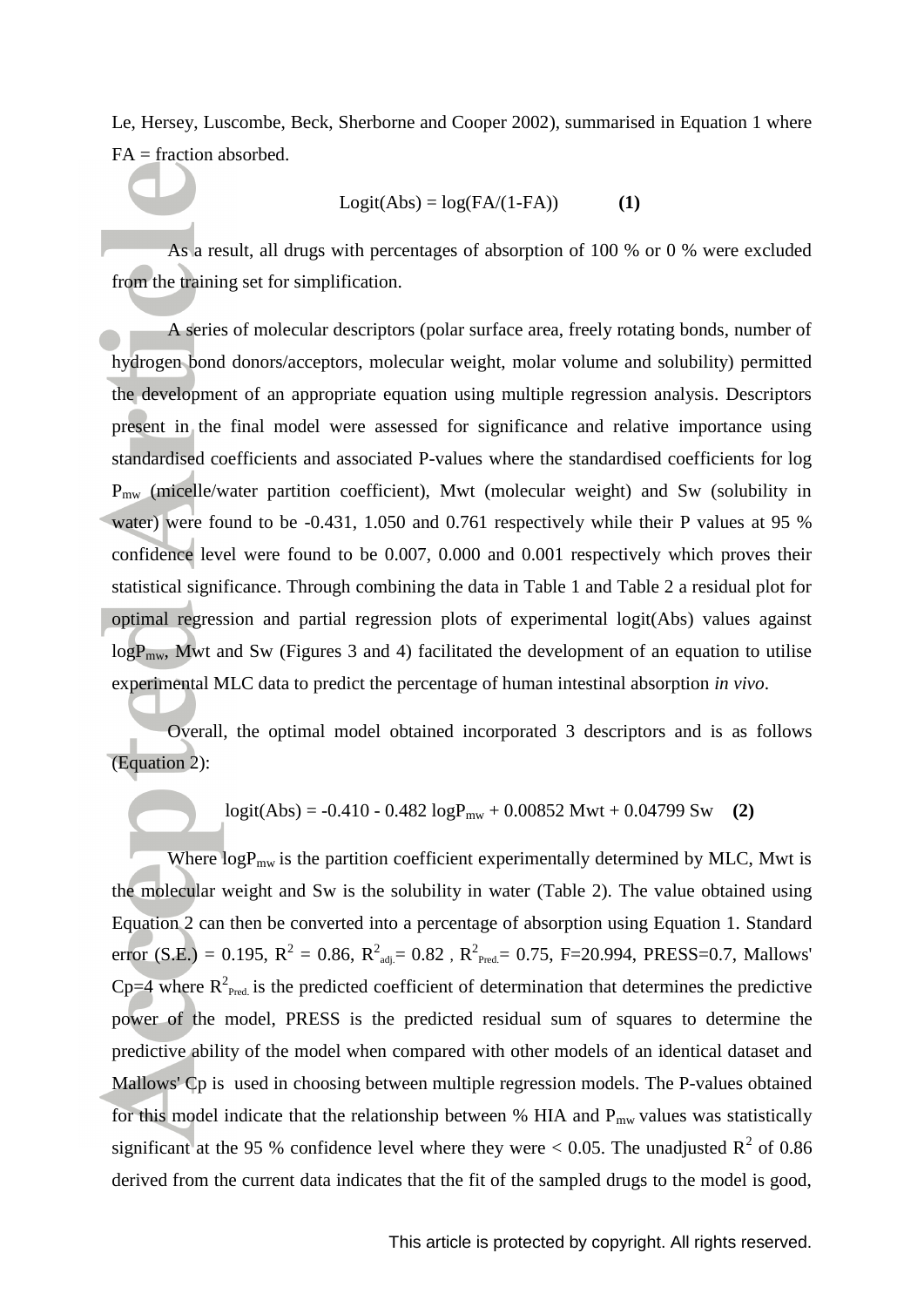with about 86 % of the variance in the outcome measure being accounted for by  $logP_{mw}$  and other included descriptor values. The  $R^2$  <sub>Pred.</sub> value of 0.75 indicates that the fit of the drugs to the model is suitable and confirms the potential suitability of MLC using NaDC to predict oral drug absorption in the human GI tract. Furthermore, if the experimental  $logP_{mw}$  values were replaced with published octanol-water values then it was found there was no predictability of HIA % possible, i.e.  $logP_{mw}$  was a significant contributor to the predictive ability. Mallows' Cp value of (4.0) is the same as the number of predictors plus the constant (4.0), indicating that the model is relatively precise and unbiased in estimating the true regression coefficients and predicting future response. A 95 % confidence interval for the  $P_{mw}$ parameter is given by (-0.796, -0.167); a 95 % confidence interval for the Mwt parameter is given by (0.006, 0.011) and a 95 % confidence interval for the Sw parameter is given by (0.026, 0.070). A residual analysis did not detect any marked relationship between residuals and predicted values as illustrated.

All covariates were statistically significant ( $t_1 = -3.42$ ,  $p < 0.05$  for log  $P_{mw}$ ;  $t_1 = -6.93$ ,  $p < 0.05$  for molecular weight;  $t_1=4.84$ ,  $p<0.05$  for aqueous solubility), with the model F-ratio also being statistically significant ( $F=20.99$ ,  $p<0.05$ ). None of the drugs used in the current dataset used in development of the previous model were found to have high residuals or to be influential according to studentised residuals or Cook's distance. Also the consistency of the  $R^2_{adj}$  and  $R^2_{\text{Pred}}$  does not suggest any evidence of model or data inadequacies in the current model.

In summary, the values presented in Table 1 for HIA % predicted versus those from literature show a remarkably similar trend. For example, differences between the two values are 0 % (theophylline) through to a maximum of only 7.6 % (acetylsalicylic acid) with the vast majority successfully predicting within 4 % of the literature value.

As a final aspect of investigation to assess the success of the model an additional two compounds were investigated, namely indomethacin and piroxicam. For indomethacin, with an experimental MLC  $logP_{mw}$  measurement of 1.74 and applying Equation 2, the percentage of human intestinal absorption was calculated (i.e. *predicted*) to be 98.4 %. With a literature percentage of human intestinal absorption value of 100 % [\(Castillo-Garit, Cañizares-](#page-11-7)[Carmenate, Marrero-Ponce, Torrens and Abad 2014\)](#page-11-7) then the model was deemed to be a successful method for prediction of *in vivo* behaviour, i.e. with less than 2 % difference between the calculated and literature values. A similar result was obtained for piroxicam with an experimental MLC  $logP_{mw}$  measurement of 3.37 whereby the literature percentage of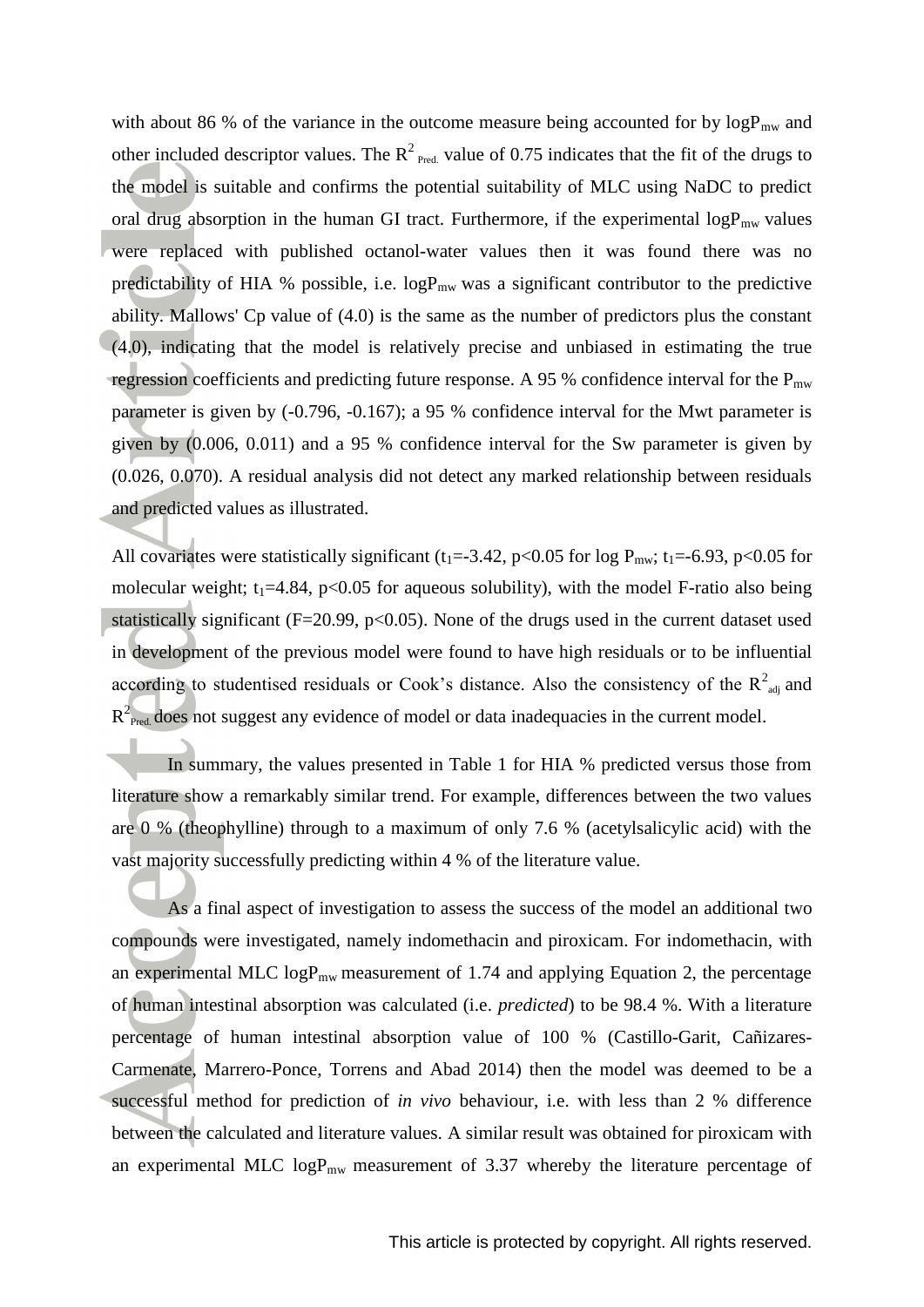human intestinal absorption value is known to be 100 % [\(Castillo-Garit, Cañizares-](#page-11-7)[Carmenate, Marrero-Ponce, Torrens and Abad 2014\)](#page-11-7) and the predicted value was 98.7 %.

#### **Comparison with other methods to predict HIA**

Predicting the extent to which drugs may permeate the intestinal barrier is a key factor in predicting subsequent bioavailability. As previously discussed, there are several methods to predict intestinal absorption with data publicly available which allows comparisons to be made between this MLC-based method and others. Firstly, compared with Caco-2 absorption data, it can be said that the MLC method is comparable in predictive ability yet simpler, faster and cheaper to undertake. A variety of values have been published for Caco-2 absorption, such as the work of Stepnik et al. (Stępnik, Malinowska and Rój 2014), with published data ranging in predictive ability where, in general, the level of prediction is similar to that published in this work. Based on the comparable ability of MLC for prediction along with the variety of advantages it appears to confirm its potential as a method of choice.

Secondly, artificial membrane based techniques, such as PAMPA, have been applied to the prediction of intestinal absorption. As with published data for Caco-2 absorption models, predictions have been made using PAMPA and their success rate have been generally high, for example the work of [\(Bujard, Sol, Carrupt and Martel 2014\)](#page-11-2). Again, the predictive ability of the MLC method presented in this paper is generally comparable with that using artificial membranes yet does not pose the same limitations as discussed earlier.

Thirdly, MLC has been considered prior to this work in a limited manner with the use of simpler surfactant systems, such as SDS and Brij 35. In this case there are no advantages related to the method employed as both require a similar set-up and therefore time and economic requirements. However, the benefits of using a bile salt surfactant are clearly evident based on the increased similarity to the *in vivo* scenario which is reflected in the enhanced predictive ability. For example, compared with the work of Molero-Monfort et al. [\(Molero-Monfort, Escuder-Gilabert, Villanueva-Camañas, Sagrado and Medina-Hernández](#page-12-11)  [2001\)](#page-12-11) and Stepnik et al. (Stępnik, Malinowska and Rój 2014), the data presented in this research displays a closer fit with human intestinal absorption data. Also other work has been undertaken using sodium cholate and sodium taurodeoxycholate which were also used in prediction of intestinal absorption and the obtained models support the closer fit of the data in this paper to human intestinal absorption. These comparisons highlight the importance of surfactant choice when designing MLC experiments as it is very clear that the composition of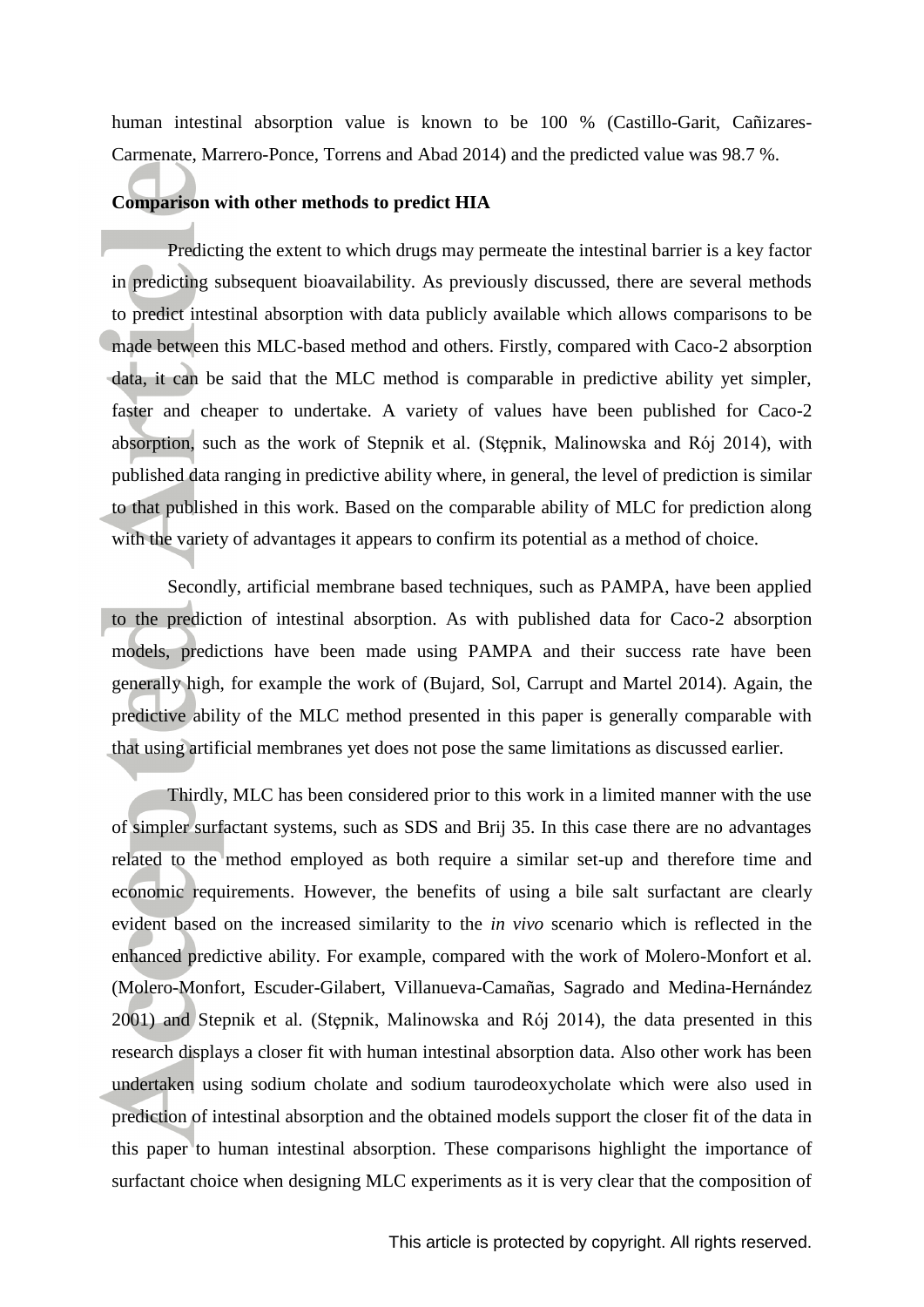the mobile phase can significantly affect drug retention which will ultimately affect absorption prediction.

# **Conclusions**

Determining a good prediction of intestinal absorption chromatographically is an exciting advance in analysis for many reasons, not only for the replacement of using animal models but also to save time and money which will consequently help enhance the development of new drugs. Based on analysis for these model compounds it has been found that NaDC is suited to intestinal absorption prediction and appears to provide superior prediction compared with alternative methods. Furthermore, data presented in this study could be expanded to display the more general predictive ability of MLC for a wider set of compounds thus confirming its potential as a general method for predicting human intestinal absorption.

### **References**

<span id="page-11-4"></span>**Avdeef A, Nielsen PE and Tsinman O PAMPA - A drug absorption in vitro model: 11. Matching the in vivo unstirred water layer thickness by individual-well stirring in microtitre plates. European Journal of Pharmaceutical Sciences 2004; 22 (5): 365-374.**

<span id="page-11-3"></span>**Bendels S, Tsinman O, Wagner B, Lipp D, Parrilla I, Kansy M and Avdeef A PAMPA-excipient classification gradient map. Pharmaceutical Research 2006; 23 (11): 2525-2535.**

<span id="page-11-1"></span>**Bergström CAS, Holm R, Jørgensen SA, Andersson SBE, Artursson P, Beato S, Borde A, Box K, Brewster M, Dressman J, Feng KI, Halbert G, Kostewicz E, McAllister M, Muenster U, Thinnes J, Taylor R and Mullertz A Early pharmaceutical profiling to predict oral drug absorption: Current status and unmet needs. European Journal of Pharmaceutical Sciences 2014; 57 (1): 173-199.**

<span id="page-11-0"></span>**Berthelsen R, Sjögren E, Jacobsen J, Kristensen J, Holm R, Abrahamsson B and Müllertz A Combining in vitro and in silico methods for better prediction of surfactant effects on the absorption of poorly water soluble drugs - A fenofibrate case example. International Journal of Pharmaceutics 2014; 473 (1-2): 356-365.**

<span id="page-11-5"></span>**Buckley ST, Fischer SM, Fricker G and Brandl M In vitro models to evaluate the permeability of poorly soluble drug entities: Challenges and perspectives. European Journal of Pharmaceutical Sciences 2012; 45 (3): 235-250.**

<span id="page-11-2"></span>**Bujard A, Sol M, Carrupt PA and Martel S Predicting both passive intestinal absorption and the dissociation constant toward albumin using the PAMPA technique. European Journal of Pharmaceutical Sciences 2014; 63: 36-44.**

<span id="page-11-7"></span>**Castillo-Garit JA, Cañizares-Carmenate Y, Marrero-Ponce Y, Torrens F and Abad C Prediction of ADME properties, Part 1: Classification models to predict Caco-2 cell permeability using atombased bilinear indices. Afinidad 2014; 71 (566): 129-138.**

<span id="page-11-6"></span>**De Castro B, Gameiro P, Guimarães C, Lima JLFC and Reis S Partition coefficients of β-blockers in bile salt/lecithin micelles as a tool to assess the role of mixed micelles in gastrointestinal absorption. Biophysical Chemistry 2001; 90 (1): 31-43.**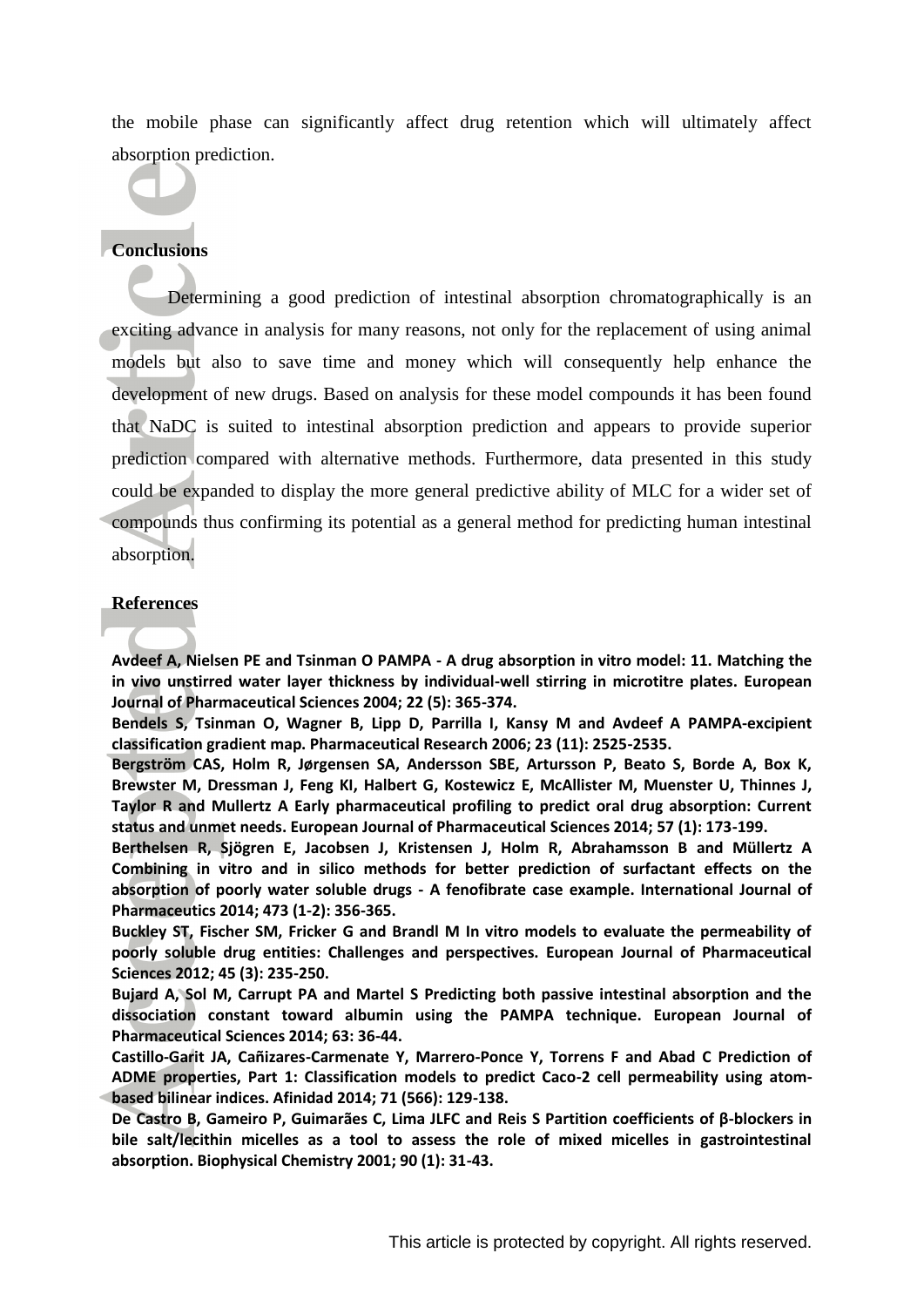<span id="page-12-8"></span>**De Vrieze M, Lynen F, Chen K, Szucs R and Sandra P Predicting drug penetration across the blood– brain barrier: comparison of micellar liquid chromatography and immobilized artificial membrane liquid chromatography. Analytical and Bioanalytical Chemistry 2013; 405 (18): 6029-6041. DOI: 10.1007/s00216-013-7015-x.**

<span id="page-12-2"></span>**Di L, Kerns EH, Fan K, McConnell OJ and Carter GT High throughput artificial membrane permeability assay for blood-brain barrier. European Journal of Medicinal Chemistry 2003; 38 (3): 223-232.**

<span id="page-12-4"></span>**El-Shaheny RN, El-Maghrabey MH and Belal FF Micellar liquid chromatography from green analysis perspective. Open Chemistry 2015; 13 (1): 877-892. DOI: 10.1515/chem-2015-0101.**

<span id="page-12-13"></span> **Holm R, Mullertz A and Mu H Bile salts and their importance for drug absorption. International Journal of Pharmaceutics 2013; 453 (1): 44-55.**

<span id="page-12-6"></span>**Lu R, Sun J, Wang Y, Li H, Liu J, Fang L and He Z Characterization of biopartitioning micellar chromatography system using monolithic column by linear solvation energy relationship and application to predict blood-brain barrier penetration. Journal of Chromatography A 2009; 1216 (27): 5190-5198.**

<span id="page-12-0"></span>**Martignoni M, Groothuis GMM and de Kanter R Species differences between mouse, rat, dog, monkey and human CYP-mediated drug metabolism, inhibition and induction. Expert Opinion on Drug Metabolism and Toxicology 2006; 2 (6): 875-894.**

<span id="page-12-9"></span>**Martín-Biosca Y, Molero-Monfort M, Sagrado S, Villanueva-Camañas RM and Medina-Hernández MJ Rapid in vitro test to predict ocular tissue permeability based on biopartitioning micellar chromatography. European Journal of Pharmaceutical Sciences 2003; 20 (2): 209-216.**

<span id="page-12-10"></span>**Martínez-Pla JJ, Martín-Biosca Y, Sagrado S, Villanueva-Camañas RM and Medina-Hernández MJ Biopartitioning micellar chromatography to predict skin permeability. Biomedical Chromatography 2003; 17 (8): 530-537.**

<span id="page-12-11"></span>**Molero-Monfort M, Escuder-Gilabert L, Villanueva-Camañas RM, Sagrado S and Medina-Hernández MJ Biopartitioning micellar chromatography: An in vitro technique for predicting human drug absorption. Journal of Chromatography B: Biomedical Sciences and Applications 2001; 753 (2): 225-236.**

<span id="page-12-14"></span>**Norinder U, Österberg T and Artursson P Theoretical calculation and prediction of intestinal absorption of drugs in humans using MolSurf parametrization and PLS statistics. European Journal of Pharmaceutical Sciences 1999; 8 (1): 49-56. DOI: 10.1016/s0928-0987(98)00059-1.**

<span id="page-12-12"></span>**Olesen NE, Westh P and Holm R Determination of thermodynamic potentials and the aggregation number for micelles with the mass-action model by isothermal titration calorimetry: A case study on bile salts. Journal of Colloid and Interface Science 2015; 453: 79-89. DOI: 10.1016/j.jcis.2015.03.069.**

<span id="page-12-1"></span>**Ottaviani G, Martel S and Carrupt PA Parallel artificial membrane permeability assay: A new membrane for the fast prediction of passive human skin permeability. Journal of Medicinal Chemistry 2006; 49 (13): 3948-3954.**

<span id="page-12-15"></span>**Raevsky OA, Fetisov VI, Trepalina EP, McFarland JW and Schaper KJ Quantitative estimation of drug absorption in humans for passively transported compounds on the basis of their physicochemical parameters. Quantitative Structure-Activity Relationships 2000; 19 (4): 366-374. DOI: 10.1002/1521-3838(200010)19:4<366::aid-qsar366>3.0.co;2-e.**

<span id="page-12-3"></span>**Ruell JA, Tsinman KL and Avdeef A PAMPA - A drug absorption in vitro model: 5. Unstirred water layer in iso-pH mapping assays and pKa flux - Optimized design (pOD-PAMPA). European Journal of Pharmaceutical Sciences 2003; 20 (4-5): 393-402.**

<span id="page-12-5"></span>**Ruiz-Ángel MJ, Garcia-Álvarez-Coque MC and Berthod A New insights and recent developments in micellar liquid chromatography. Separation and Purification Reviews 2009; 38 (1): 45-96.**

<span id="page-12-7"></span>**Stepnik KE and Malinowska I The use of biopartitioning micellar chromatography and immobilized artificial membrane column for in silico and in vitro determination of blood-brain barrier penetration of phenols. Journal of Chromatography A 2013; 1286: 127-136.**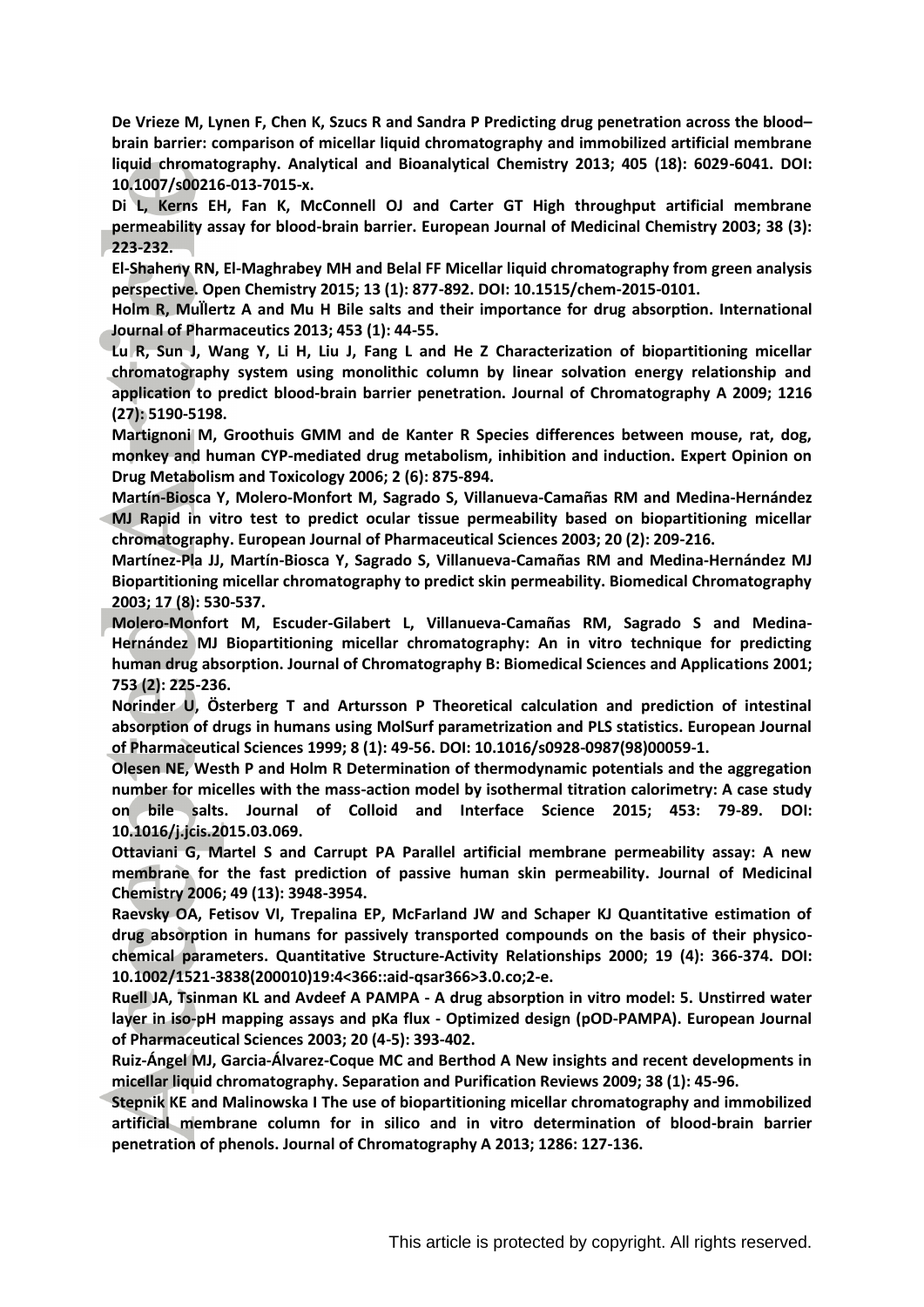<span id="page-13-9"></span>**Stȩ nik KE a inowska I and Rój E In vitro and in si ico deter ination of ora jej n and Caco-2 human absorption of fatty acids and polyphenols. Micellar liquid chromatography. Talanta 2014; 130: 265-273.**

<span id="page-13-3"></span>**Sugano K, Kataoka M, da Costa Mathews C and Yamashita S Prediction of food effect by bile micelles on oral drug absorption considering free fraction in intestinal fluid. European Journal of Pharmaceutical Sciences 2010; 40 (2): 118-124.**

<span id="page-13-2"></span>**Tomaszewska I, Karki S, Shur J, Price R and Fotaki N Pharmaceutical characterisation and evaluation of cocrystals: Importance of in vitro dissolution conditions and type of coformer. International Journal of Pharmaceutics 2013; 453 (2): 380-388.**

<span id="page-13-10"></span>**Vadnere M and Lindenbaum S Distribution of bile salts between 1-octanol and aqueous buffer. Journal of Pharmaceutical Sciences 1982; 71 (8): 875-881.**

<span id="page-13-5"></span>**Waters LJ and Kasprzyk-Hordern B Micellar chromatographic determination of partition coefficients and associated thermodynamic data for pharmaceutical compounds. Journal of Thermal Analysis and Calorimetry 2010; 102 (1): 343-347. DOI: 10.1007/s10973-010-0994-3.**

<span id="page-13-6"></span>**Waters LJ, Shahzad Y and Mitchell JC pH Effects in Micellar Liquid Chromatographic Analysis for Determining Partition Coefficients for a Series of Pharmaceutically Related Compounds. Current Pharmaceutical Analysis 2012; 8: 272-277.**

<span id="page-13-8"></span>**Waters LJ, Shahzad Y and Stephenson J Modelling skin permeability with micellar liquid chromatography. European Journal of Pharmaceutical Sciences 2013; 50 (3-4): 335-340.**

<span id="page-13-0"></span>**Williams HD, Trevaskis NL, Charman SA, Shanker RM, Charman WN, Pouton CW and Porter CJH Strategies to address low drug solubility in discovery and development. Pharmacological Reviews 2013; 65 (1): 315-499.**

<span id="page-13-4"></span>**Wuyts B, Riethorst D, Brouwers J, Tack J, Annaert P and Augustijns P Evaluation of fasted state human intestinal fluid as apical solvent system in the Caco-2 absorption model and comparison with FaSSIF. European Journal of Pharmaceutical Sciences 2015; 67: 126-135.**

<span id="page-13-7"></span>**Xu L, Li L, Huang J, Yu S, Wang J and Li N Determination of the lipophilicity (logPo/w) of organic compounds by microemulsion liquid chromatography. Journal of Pharmaceutical and Biomedical Analysis 2015; 102: 409-416.**

<span id="page-13-11"></span>**Zhao YH, Abraham MH, Le J, Hersey A, Luscombe CN, Beck G, Sherborne B and Cooper I Ratelimited steps of human oral absorption and QSAR studies. Pharmaceutical Research 2002; 19 (10): 1446-1457. DOI: 10.1023/a:1020444330011.**

<span id="page-13-1"></span>**Zurlo J and Hutchinson E Food for thought. Altex 2014; 31 (1): 4-10.**

Acce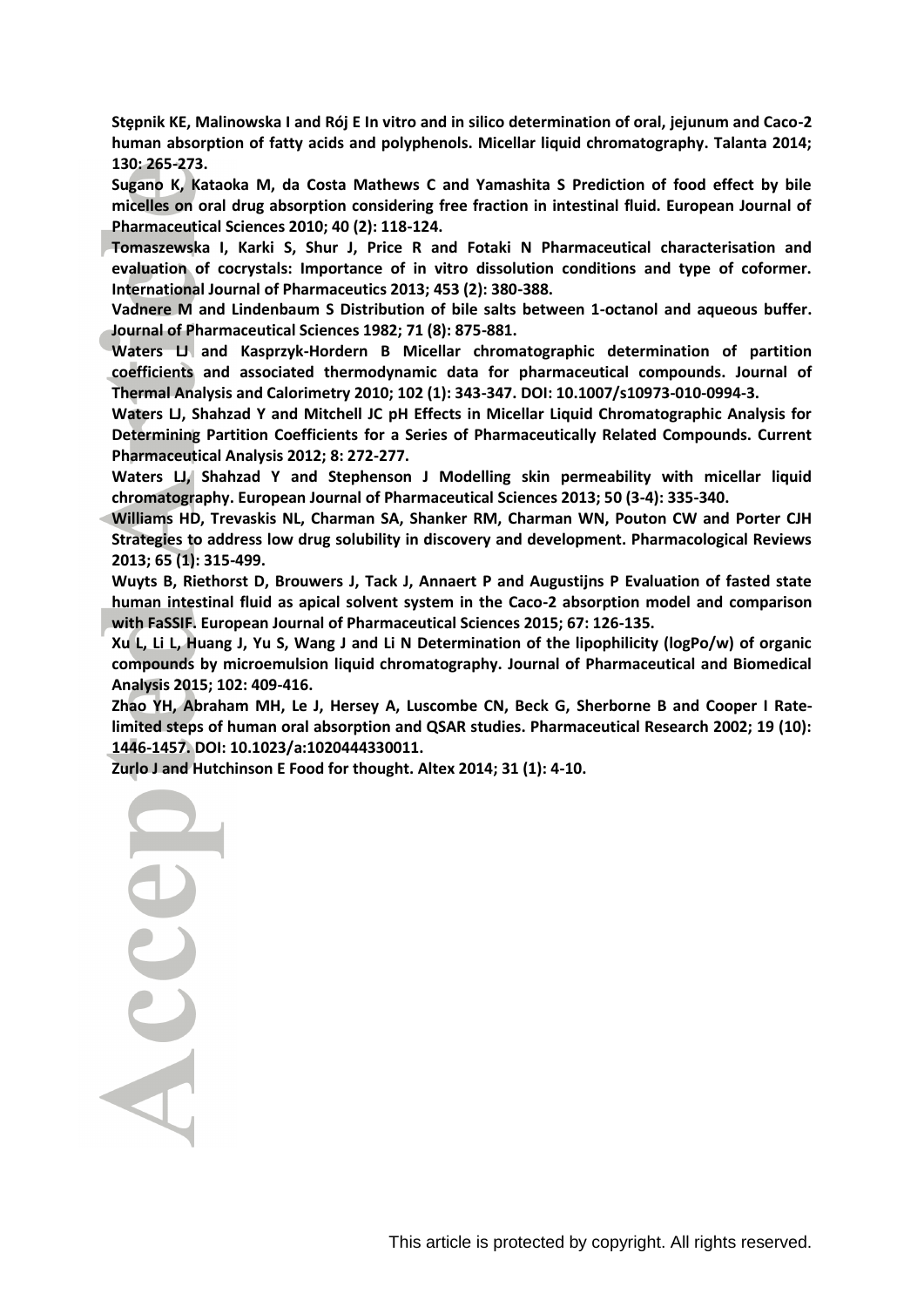



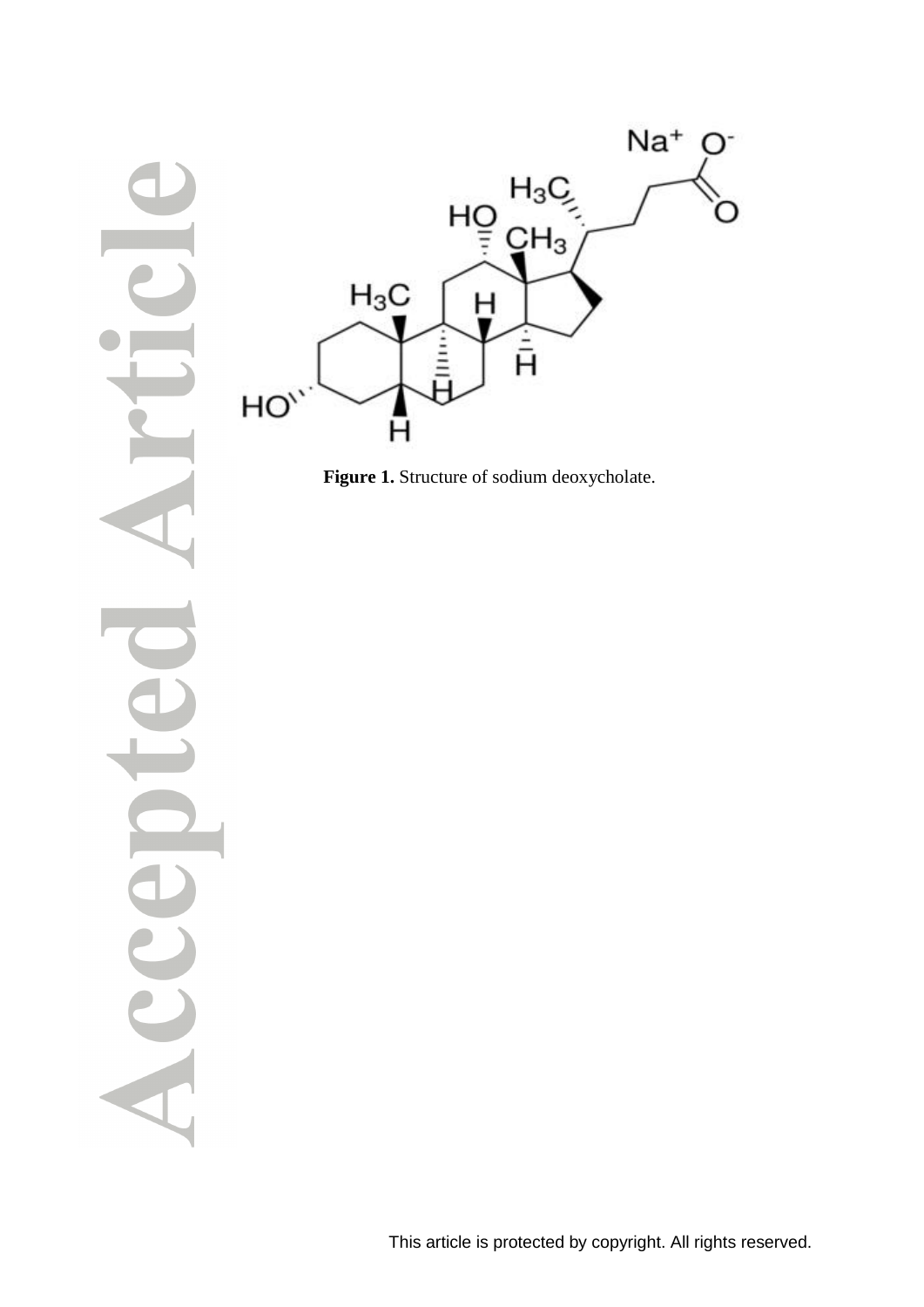

Figure 2. A representative chromatogram to permit calculation of logP<sub>mw</sub>, in this particular case for caffeine over a series of sodium deoxycholate concentrations, highlighting the shift in retention time with bile salt concentration.

Acce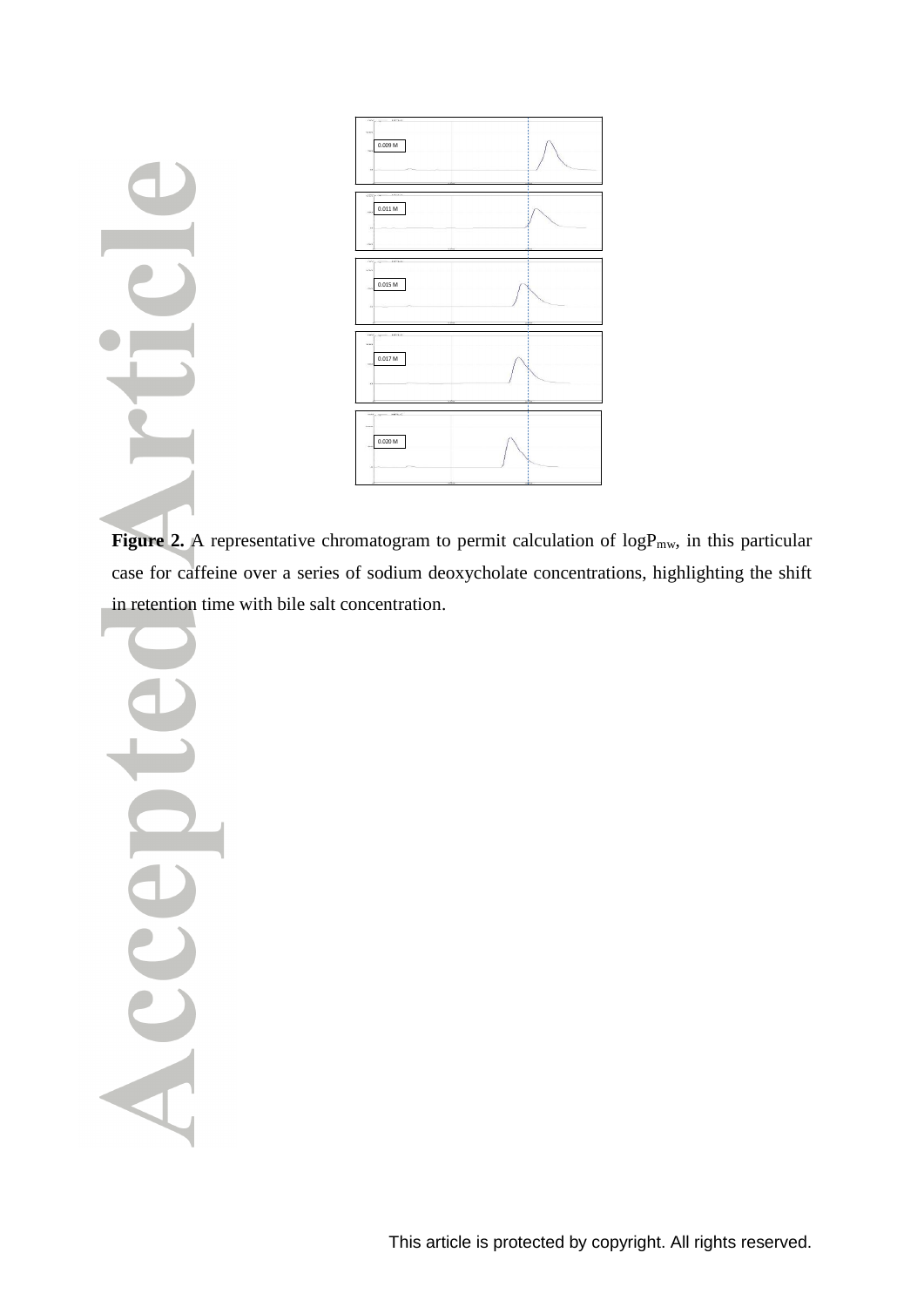



**Figure 3.** Residual plot for optimal regression model.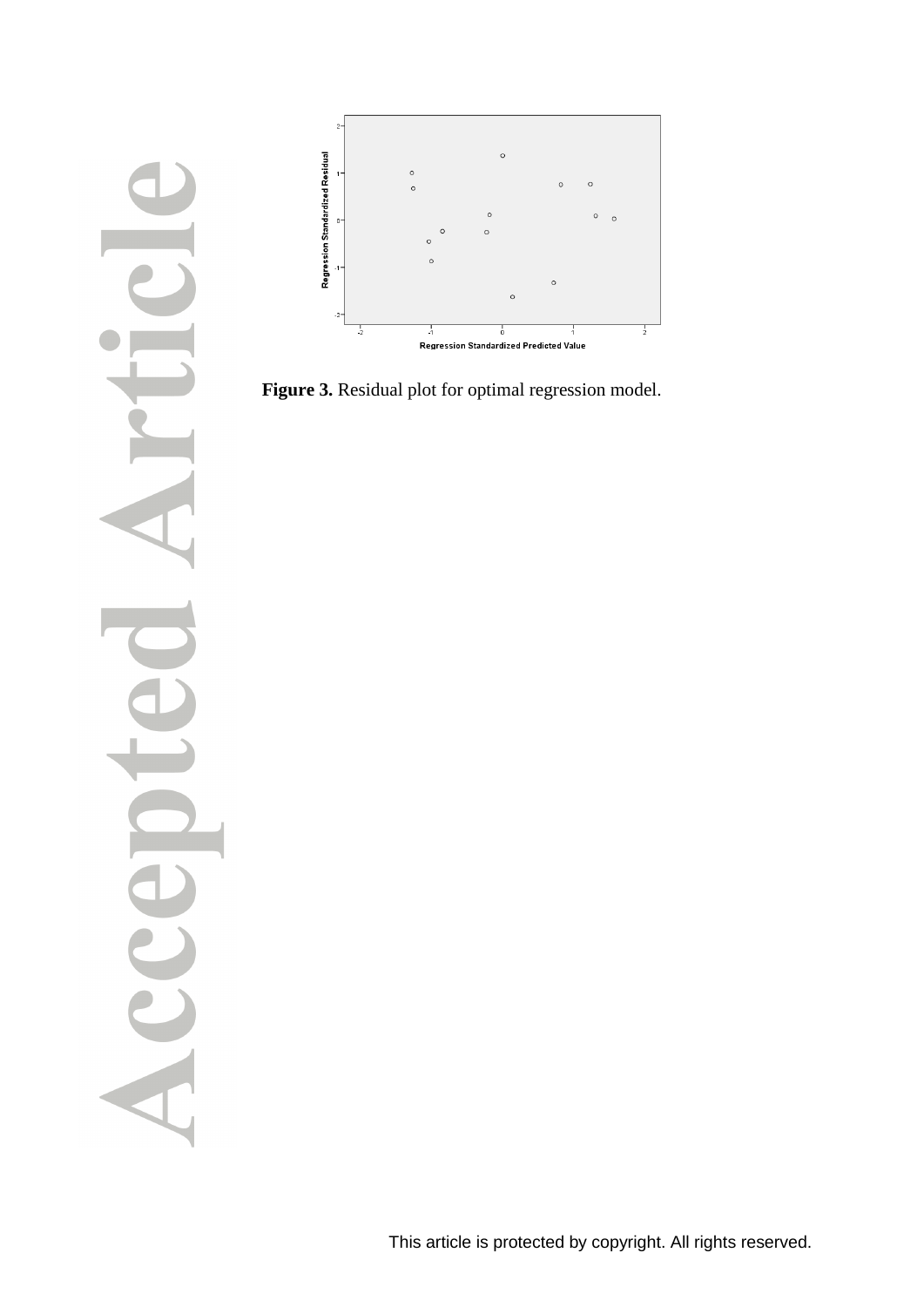

Figure 4. Partial regression plots of experimental logit(Abs) values against log P<sub>mw</sub>, M<sub>wt</sub> and Sw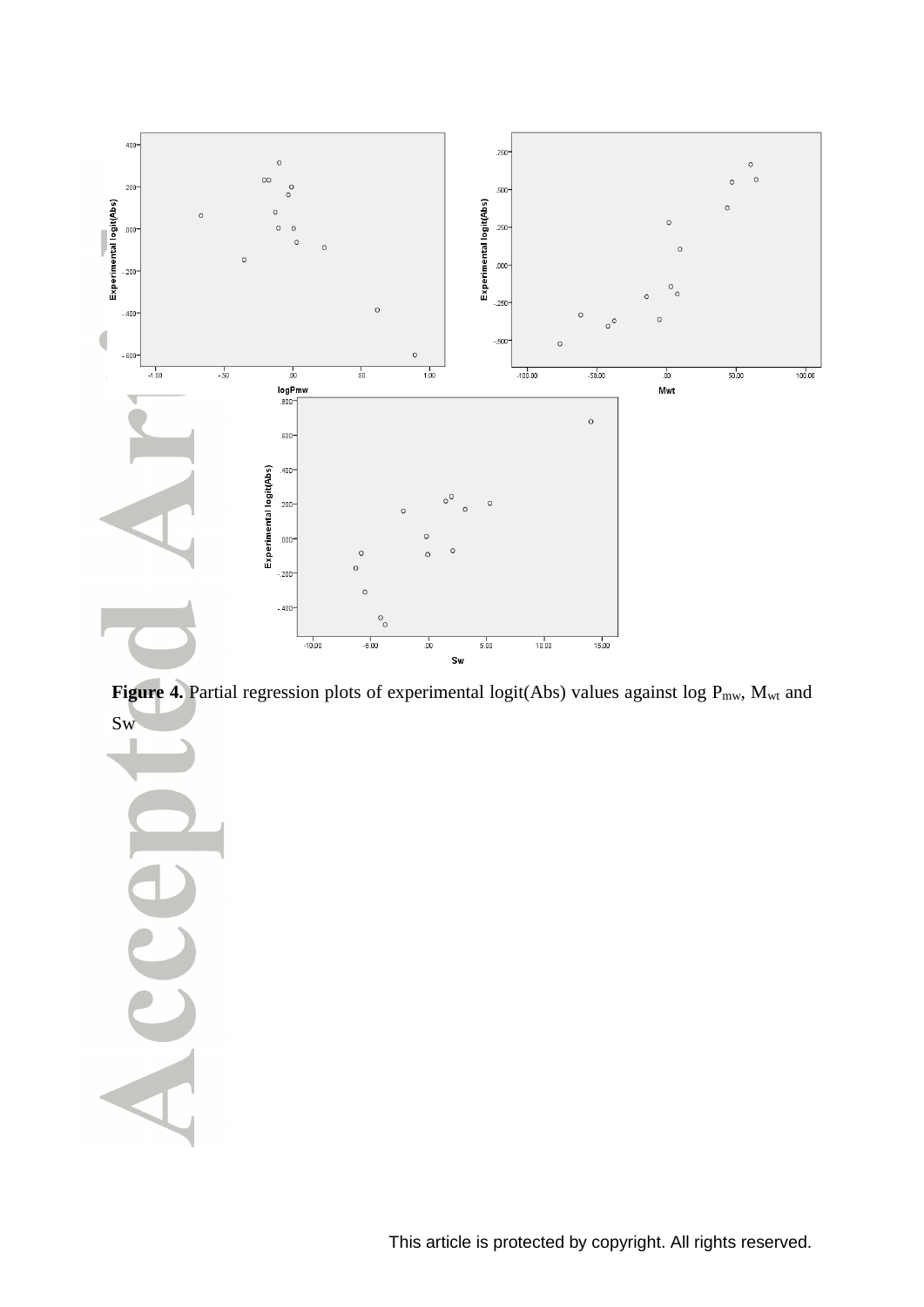**Table 1.** Experimentally determined P<sub>mw</sub> values (P<sub>mw</sub> (Expt)), published literature absorption values (**HIA % (Lit)**), calculated and predicted human oral absorption data (**% HIA Pred.**)

|                 | <b>HIA</b>       |               |                | (Reference)             |  |
|-----------------|------------------|---------------|----------------|-------------------------|--|
|                 | $P_{mw}$         | $\frac{0}{0}$ | <b>HIA</b> $%$ |                         |  |
| <b>Drug</b>     | (Expt)           | (Lit)         | Pred.          |                         |  |
|                 |                  |               |                | (Castillo-Garit,        |  |
|                 |                  |               |                | Cañizares-Carmenate,    |  |
|                 |                  |               |                | Marrero-Ponce,          |  |
|                 | $1.26 \pm 0.149$ |               |                | <b>Torrens and Abad</b> |  |
| Acetaminophen   | $R^2 = 0.98$     | 80            | 74.7           | 2014)                   |  |
|                 |                  |               |                | (Castillo-Garit,        |  |
|                 |                  |               |                | Cañizares-Carmenate,    |  |
|                 |                  |               |                | Marrero-Ponce,          |  |
| Acetylsalicylic | $1.52 \pm 0.293$ |               |                | <b>Torrens and Abad</b> |  |
| acid            | $R^2 = 0.99$     | 82            | 74.4           | 2014)                   |  |
|                 | 1.56±0.027       |               |                | (Hou, Wang, Zhang       |  |
| Diclofenac      | $R^2 = 0.97$     | 97            | 95.9           | and Xu 2007)            |  |
|                 |                  |               |                | (Paixão, Gouveia        |  |
| Diphenhydramine |                  | 72            | 79.2           | and Morais 2012)        |  |
|                 | 2.47±0.415       |               |                |                         |  |
|                 | $1.22 \pm 0.696$ |               |                | (Hou, Wang, Zhang       |  |
| Fenoprofen      | $R^2 = 0.93$     | 85            | 92.2           | and Xu 2007)            |  |
|                 |                  |               |                | (Castillo-Garit,        |  |
|                 |                  |               |                | Cañizares-Carmenate,    |  |
|                 |                  |               |                | Marrero-Ponce,          |  |
|                 | 1.44±0.071       |               |                | <b>Torrens and Abad</b> |  |
| Fluconazole     | $R^2 = 1$        | 97.5          | 97.4           | 2014)                   |  |
|                 | 1.48±0.035       |               |                | (Paixão, Gouveia        |  |
| Gemfibrozil     | $R^2 = 0.96$     | 95            | 91.1           | and Morais 2012)        |  |
|                 |                  |               |                | (Balon, Riebesehl and   |  |
| Ibuprofen       | 1.46±0.032       | 80            | 81.7           | <b>Müller 1999)</b>     |  |
|                 |                  |               |                | (Castillo-Garit,        |  |
|                 |                  |               |                | Cañizares-              |  |
|                 |                  |               |                | Carmenate,              |  |
|                 |                  |               |                | Marrero-Ponce,          |  |
|                 | 1.74±0.019       |               |                | Torrens and Abad        |  |
| Indomethacin    | $R^2 = 0.96$     | 100           | 98.4           | 2014)                   |  |
|                 |                  |               |                | (Castillo-Garit,        |  |
|                 |                  |               |                | Cañizares-Carmenate,    |  |
|                 |                  |               |                | Marrero-Ponce,          |  |
|                 | $0.91 \pm 0.01$  |               |                | <b>Torrens and Abad</b> |  |
| Ketoprofen      | $R^2 = 0.94$     | 92            | 95.4           | 2014)                   |  |
|                 |                  |               |                | (Varma, Sateesh and     |  |
|                 |                  |               |                | Panchagnula 2005)       |  |
|                 |                  |               |                | (Molero-Monfort,        |  |
|                 |                  |               |                | Escuder-Gilabert,       |  |
|                 |                  |               |                | Villanueva-Camañas,     |  |
|                 | 2.18±0.163       |               |                | Sagrado and Medina-     |  |
| Lidocaine       | $R^2 = 0.97$     | 75            | 78.6           | Hernández 2001),        |  |
|                 | $1.22 \pm 0.069$ |               |                | (Castillo-Garit,        |  |
| Nicotinic acid  | $R^2 = 0.97$     | 88            | 89.2           | Cañizares-Carmenate,    |  |
|                 |                  |               |                |                         |  |